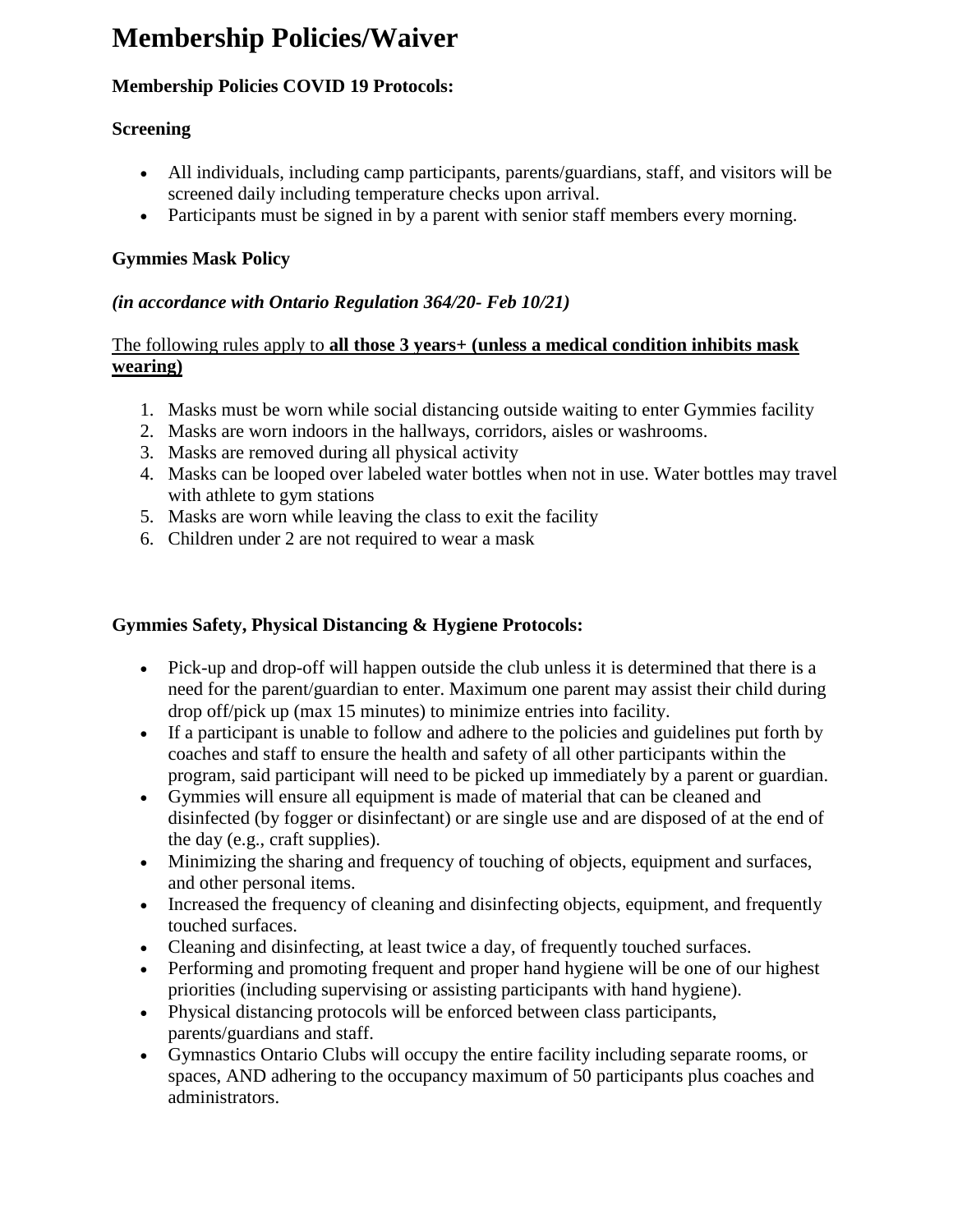- While close contact may be unavoidable between members of a cohort (group/class), physical distancing and general infection prevention and control practices will be observed whenever possible.
- Cohorts (groups/classes) will not mix with other cohorts (groups/classes) at the same time within the main gym area.
- Hygiene, safety, and well being will take precedence over class structure and activities. Staff will create a fun and positive experience while taking appropriate hygienic precautionary measures first.

# **Occupational Health & Safety**

- Detailed guidelines for COVID-19 are available on the Ministry of Health's COVID-19 website.
- If a staff member is diagnosed with COVID-19, they will remain off work for 14 days following symptom onset and has received clearance from the local public health unit.
- If a staff member should be diagnosed with COVID-19, that individual will remain away from the building for 14 days.

## **Testing for COVID-19**

- Symptomatic staff and participants will be referred for testing. Testing of asymptomatic persons will only be performed as directed by the local public health unit as part of case/contact outbreak management.
- Those who test negative for COVID-19 must be excluded from the program 24 hours
- Those who test positive for COVID-19 must be excluded from the program for 14 days

#### **Management of Participants with Suspected COVID-19**

- If a participant begins to experience symptoms of COVID-19 while attending classes:
- Symptomatic class participants will immediately be isolated to a supervised area until they can be picked up. Participants will be given a mask and supervised at a 6 foot distance until the arrival of a parent.
- Parents MUST be able to pick up or have predetermined arrangements for immediate pick up if their child exhibits any suspect symptoms of COVID-19.

#### **Refund/Credit**

- Absolutely **NO REFUNDS are possible**. Credits are possible with a doctor note.
- As a result of mandatory shutdown due to COVID 19, all fees will be held as full credits for future programming at Caledonia Gymmies Gymnastics. Refunds will not be possible.

Physical Distancing and Face Covering Enclosed Public Space

ALL PERSONS ENTERING OR REMAINING IN THESE PREMISES SHALL MAINTAIN A PHYSICAL DISTANCE OF MINIMUM 2 METRES (6 FEET)FROM OTHER ATHLETESAND STAFF. WHERE SUCH DISTANCE CANNOT BE ACHIEVED, YOU ARE REQUIRED TO WEAR A MASK OR A FACE COVERINGWHICH COVERSTHE NOSE, MOUTH AND CHIN, AS REQUIRED UNDER HALDIMAND COUNTY BY-LAW NO. 2191-20.Caledonia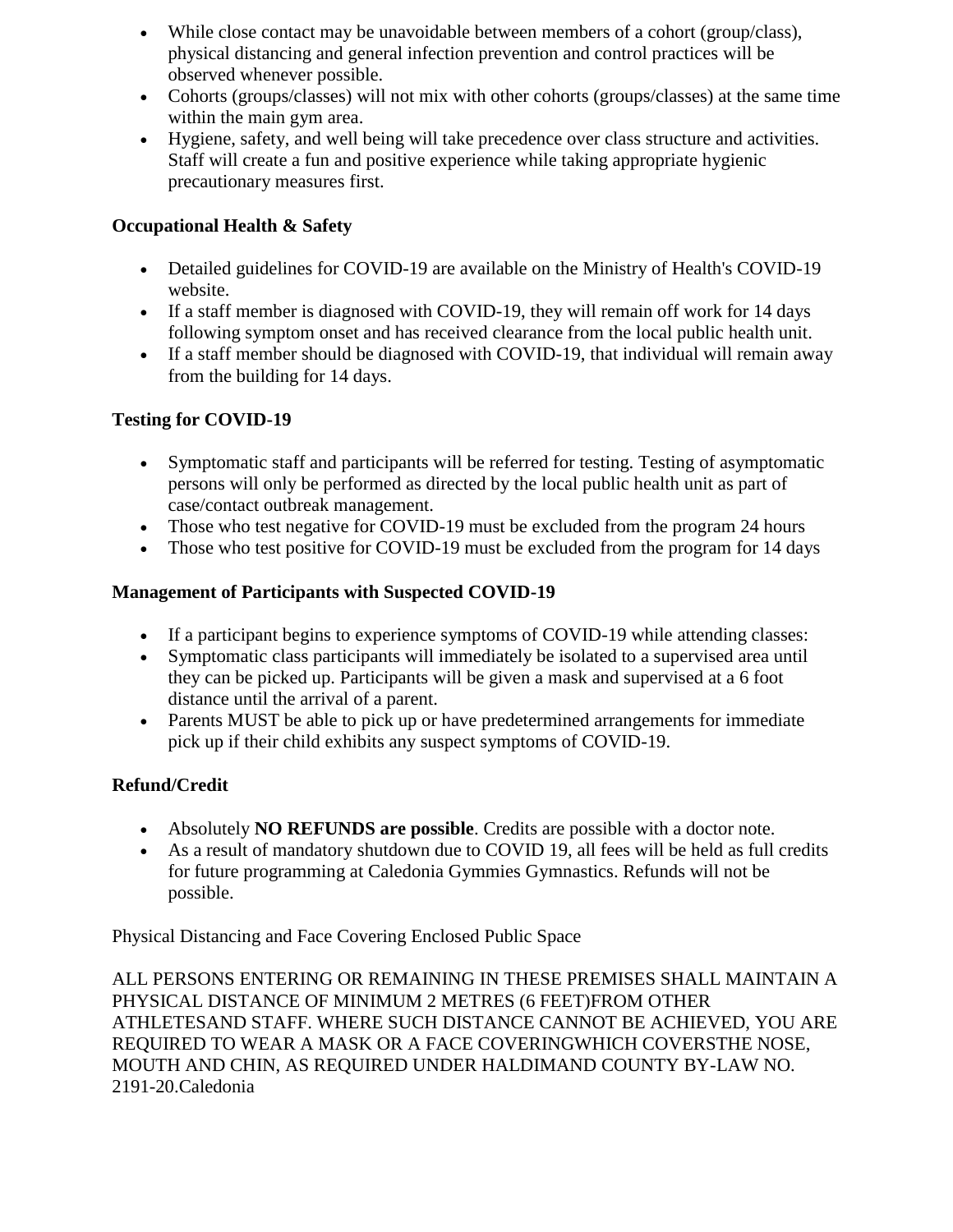#### **Gymmies Membership Policy**

- 1. All members must complete an annual online registration for each participants program attending.
- 2. All registration fees are due at point of registration online charged to a visa, mastercard, or AMERICAN EXPRESS.

Prorated fees may be possible if completed over the phone with Gymmies office. We must limit access to the office as part of the COVID-19 protocols.

- 3. New members must pay a non refundable annual membership fee of \$30or \$15 if camp membership was already paid this season.
- 4. All members and their families must adhere to the policies of Gymnastics Ontario and those of this organization.
- 5. Classes are limited & may be altered (cancelled, merged or changed) due to registration interest.
- 6. Fees are non-refundable once on-line registration is complete. After this time, fees are non refundable but may be transferred to another program or for another member of the immediate family.
- 7. All members are presumed in good physical health and fit to participate fully. Families must determine this with their physicians prior to registering. Anyone with any physical conditions, allergies or those taking medications must designate so on their online registration. Health changes must be reported to the office.
- 8. Injured Athlete Procedure: Refunds will not be issued for non-medical reasons. A prorated refund may be considered, FOR MEDICAL REASONS ONLY, if a Doctor's note is received stating that the member should NOT be participating in programs. The refund will be pro-rated from the date of receipt of the medical certificate less the \$25 administration fee.
- 9. Practices missed due to vacations or other events are impossible to makeup. Refunds for missed practices are not possible.
- 10. Gymmies is closed for holidays on the following days: Hallowe'en evening, Thanksgiving Day, Christmas Eve, Christmas Day, BoxDay, New Year's Eve, Family Day, regular classes on March Break, Good Friday, Easter Sunday, Victoria day & August Civil holiday. These dates will not be included in your session as make up days will be given.

# 11.**Payment Policy for Financially Distressed Families:**

A). It is the policy of the Club to work with funding sources to assist with participation in Gymmie programs. Sources include: JumpStart, Dream Catcher Fund, Fresh Air Fund. If a family needs financial assistance in order for their child to continue training at the Club, the family will be referred to the agencies that can provide assistance.

B). Families receiving funding assistance from the above must complete a form listing all the details. Registration will not be considered complete (to receive a spot on class lists) until confirmation of funding is received by the club.

12.Coach/Gymnast Ratio: The coach/gymnast ratio will be 1:9